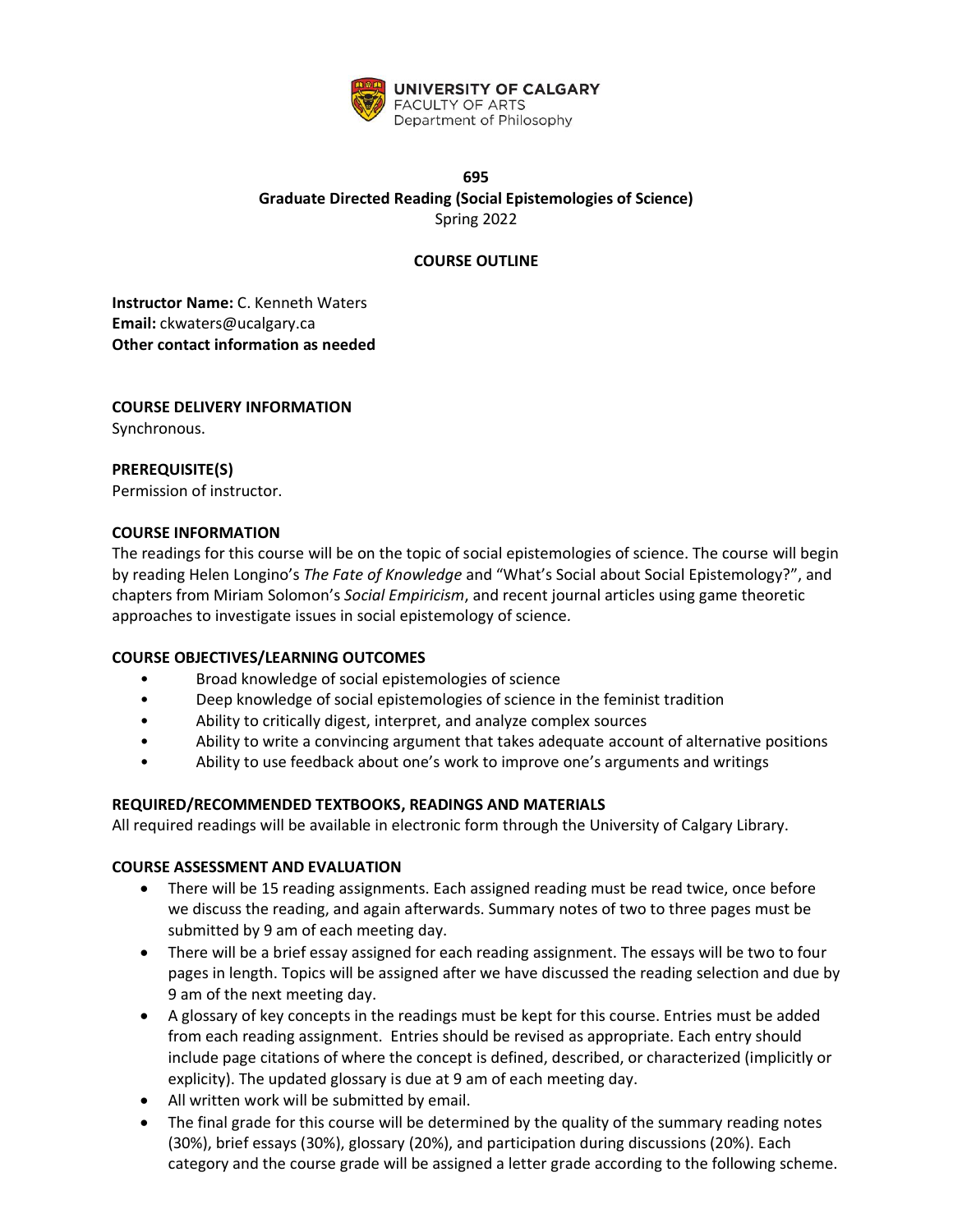• 96-100 = A+; 90-95 =A; 85-89 =A-; 80-85 = B+; 75-79 = B; 70-74 =B-; 65-69 =C+; 55-59 = C-; 50-54 =D+; 45-49 =D

### **Exams**

• There is no final exam for this course.

### **IMPORTANT DEPARTMENTAL, FACULTY AND UNIVERSITY INFORMATION**

The following information is MANDATORY. You may choose to include additional policies, to be reviewed by the Department Head during the approval process.

### **Academic Accommodations**

It is the student's responsibility to request academic accommodations according to the University policies and procedures. The student accommodation policy can be found at [ucalgary.ca/legal](http://www.ucalgary.ca/legal-services/sites/default/files/teams/1/Policies-Student-Accommodation-Policy.pdf)[services/sites/default/files/teams/1/Policies-Student-Accommodation-Policy.pdf.](http://www.ucalgary.ca/legal-services/sites/default/files/teams/1/Policies-Student-Accommodation-Policy.pdf)

Students needing an Accommodation because of a disability or medical condition should communicate this need to Student Accessibility Services in accordance with the Procedure for Accommodations for Students with Disabilities: [ucalgary.ca/legal-services/sites/default/files/teams/1/Policies-](https://www.ucalgary.ca/legal-services/sites/default/files/teams/1/Policies-Accommodation-for-Students-with-Disabilities-Procedure.pdf)[Accommodation-for-Students-with-Disabilities-Procedure.pdf.](https://www.ucalgary.ca/legal-services/sites/default/files/teams/1/Policies-Accommodation-for-Students-with-Disabilities-Procedure.pdf) Students needing an Accommodation in relation to their coursework or to fulfil requirements for a graduate degree, based on a protected ground other than disability, should communicate this need, preferably in writing, to their instructor.

# **Absence or Missed Course Assessments**

Students who are absent from class assessments (tests, participation activities, or other assignments) should inform their instructors as soon as possible. If the reason provided for the absence is acceptable, instructors may decide that any arrangements made can take forms other than make-up tests or assignments. For example, the weight of a missed grade may be added to another assignment or test.

#### **Student Support and Resources**

Full details and information about the following resources can be found at [ucalgary.ca/current-students/student-services](https://www.ucalgary.ca/current-students/student-services)

- Wellness and Mental Health Resources
- Student Success Centre
- Student Ombuds Office
- Student Union (SU) Information
- Graduate Students' Association (GSA) Information
- Emergency Evacuation/Assembly Points
- Safewalk

# **Academic Advising**

If you are a student in the Faculty of Arts, you can speak to an academic advisor in the Arts Students' Centre about course planning, course selection, registration, program progression and more. Visit the Faculty of Arts website at <https://arts.ucalgary.ca/current-students/undergraduate/academic-advising> for contact details and information regarding common academic concerns.

For questions specific to the philosophy program, please visit [arts.ucalgary.ca/philosophy.](file:///C:/Users/btclarke/AppData/Local/Microsoft/Windows/INetCache/Content.Outlook/Q3DSKIFK/arts.ucalgary.ca/philosophy) Further academic guidance is available by contacting Jeremy Fantl (Undergraduate Program Director [jfantl@ucalgary.ca\)](mailto:jfantl@ucalgary.ca) or David Dick (Honours Advisor [dgdick@ucalgary.ca\)](mailto:dgdick@ucalgary.ca).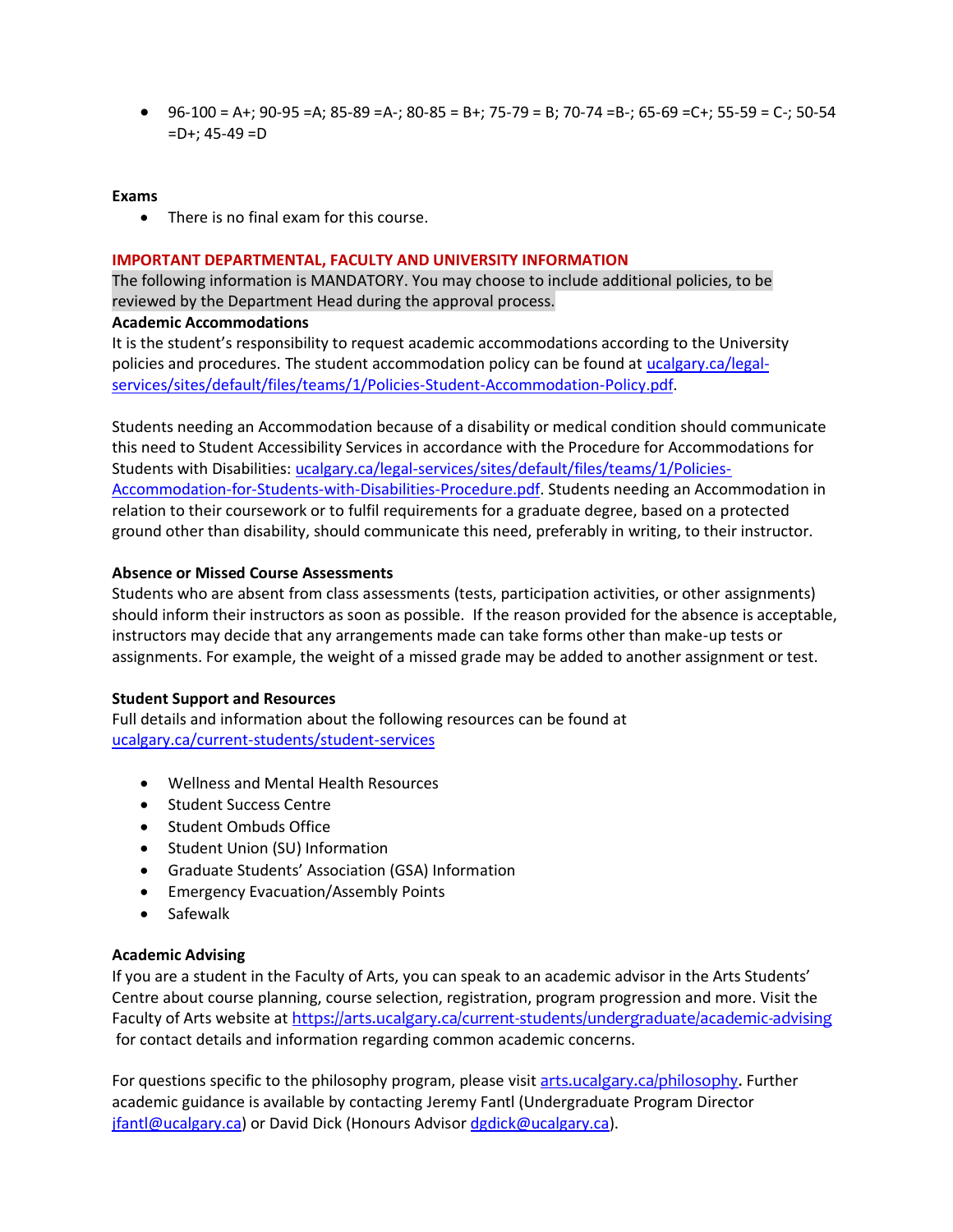# **Writing Assessment and Support**

The assessment of all written assignments—and, to a lesser extent, written exam responses—is based in part on writing skills. This includes correctness (grammar, punctuation, sentence structure, etc.), as well as general clarity and organization. Research papers must include a thorough and accurate citation of sources. Students are also encouraged to use Writing Support Services for assistance. For more information, and other services offered by the Student Success Centre, please visi[t ucalgary.ca/student](https://ucalgary.ca/student-services/student-success)[services/student-success.](https://ucalgary.ca/student-services/student-success)

# **Required Technology**

In order to successfully engage in their learning experiences at the University of Calgary, students taking online, remote, and blended courses are required to have reliable access to the following technology:

- A computer with a supported operating system, as well as the latest security, and malware updates;
- A current and updated web browser;
- Webcam (built-in or external);
- Microphone and speaker (built-in or external), or headset with microphone;
- Current antivirus and/or firewall software enabled;
- Broadband internet connection.

Most current laptops will have a built-in webcam, speaker and microphone.

# **Responsible Use of D2L**

Important information and communication about this course will be posted on D2L (Desire2Learn), UCalgary's online learning management system. Visit https://ucalgary.service-now.com/it for how-to information and technical assistance.

All users of D2L are bound by the guidelines on the responsible use of D2L posted here: [https://elearn.ucalgary.ca/commitment-to-the-responsible-use-of-d2l/.](https://elearn.ucalgary.ca/commitment-to-the-responsible-use-of-d2l/) The instructor may establish additional specific course policies for D2L, Zoom, and any other technologies used to support remote learning. Instructional materials, including audio or video recordings of lectures, may not be posted outside of the course D2L site. Students violating this policy are subject to discipline under the University of Calgary's Non[-Academic Misconduct policy.](https://www.ucalgary.ca/legal-services/sites/default/files/teams/1/Policies-Student-Non-Academic-Misconduct-Policy.pdf)

# **Media Recording**

Please refer to the following statement on media recording of students: [https://elearn.ucalgary.ca/wp](https://elearn.ucalgary.ca/wp-content/uploads/2020/05/Media-Recording-in-Learning-Environments-OSP_FINAL.pdf)[content/uploads/2020/05/Media-Recording-in-Learning-Environments-OSP\\_FINAL.pdf](https://elearn.ucalgary.ca/wp-content/uploads/2020/05/Media-Recording-in-Learning-Environments-OSP_FINAL.pdf)

# **Academic Misconduct/Honesty**

Cheating or plagiarism on any assignment or examination is as an extremely serious academic offense, the penalty for which will be an F on the assignment or an F in the course, and possibly a disciplinary sanction such as probation, suspension, or expulsion. For information on academic misconduct and its consequences, please see the University of Calgary Calendar at [ucalgary.ca/pubs/calendar/current/k.html.](https://ucalgary.ca/pubs/calendar/current/k.html)

Intellectual honesty requires that your work include adequate referencing to sources. Plagiarism occurs when you do not acknowledge or correctly reference your sources. If you have questions about referencing, please consult your instructor.

# **University Policies**

The Instructor Intellectual Property Policy is available at [ucalgary.ca/legal](https://www.ucalgary.ca/legal-services/sites/default/files/teams/1/Policies-Intellectual-Property-Policy.pdf)[services/sites/default/files/teams/1/Policies-Intellectual-Property-Policy.pdf](https://www.ucalgary.ca/legal-services/sites/default/files/teams/1/Policies-Intellectual-Property-Policy.pdf)

The University of Calgary is under the jurisdiction of the provincial Freedom of Information and Protection of Privacy (FOIP) Act, as outlined a[t https://www.ucalgary.ca/legal-services/access-](https://www.ucalgary.ca/legal-services/access-information-privacy)